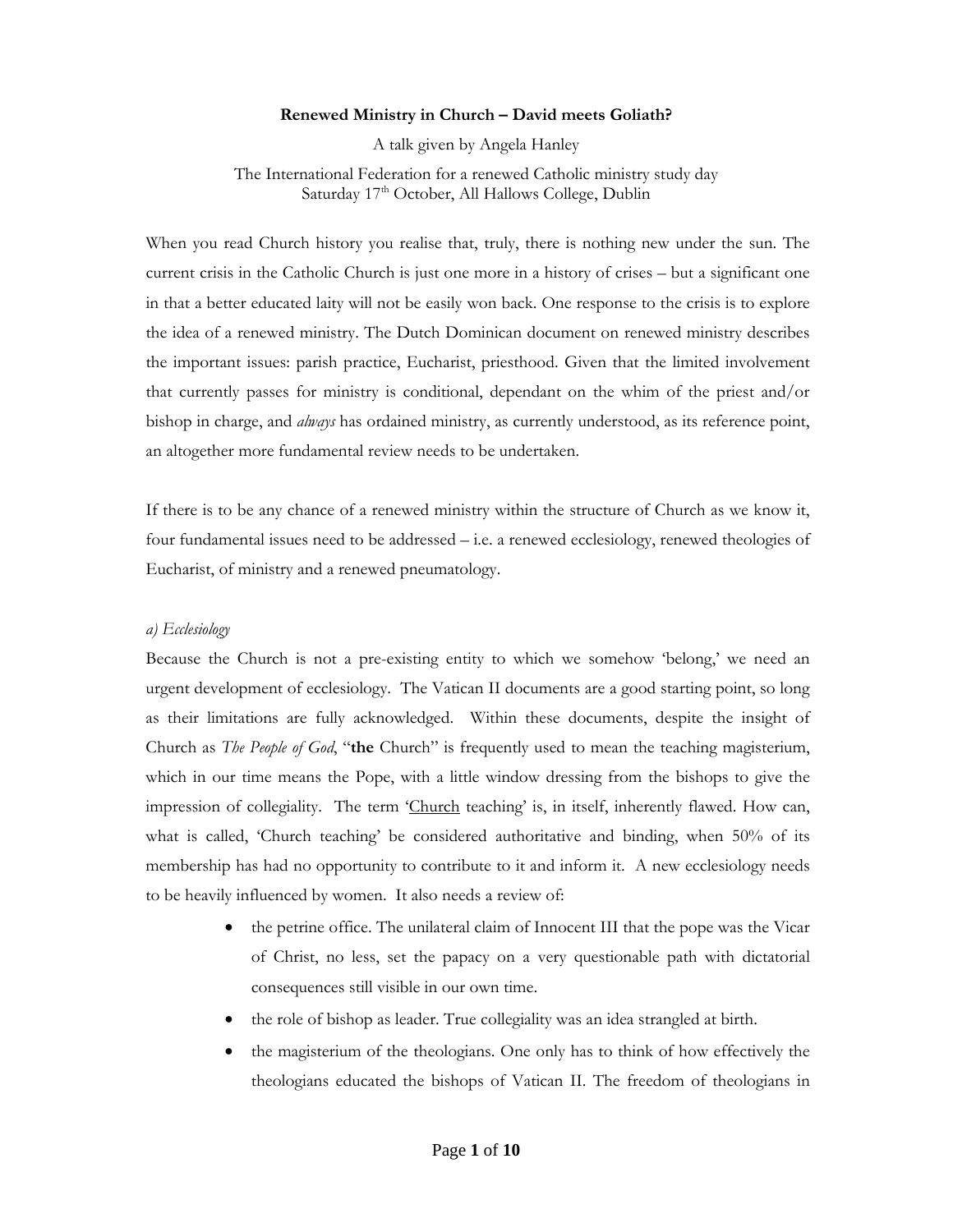the academy is a necessity for the Church – the freedom to explore ideas and expose them to peer review. But always at the service of God's people.

### *b) Eucharist*

Theology of the Eucharist is 'heavy' with the sacrificial aspects. If there is a recovery of the 'memorial' and 'representational' aspects of Eucharist, then the gathering, rather than presiding, role of the priest is more likely to foster the idea of *communio*. The Eucharist grew from the memorial of the Exodus experience – and that surely was no accident. The *Pasch* was memorial and remembrance, and through it the whole Exodus experience remained an integral part of not just Jewish experience, but Jewish identity. It was encoded in their emotional DNA, as it were. This is the depth of remembrance Jesus was asking of us – not just his death and resurrection but all of his public ministry, the whole experience – how he treated people, how he behaved when rules ceased be an aid to life and became oppressive, how the weak and vulnerable were to be treated; what he thought of people who were puffed up with their sense of importance, and his instruction that leadership meant service, not lordship. It is not just gathering, remembrance and memorial – it is also 'go and do likewise.'

## *c) Ministry & priesthood*

So, how do we go and do likewise? Obviously, we need to dispense with the idea of male only, celibate priesthood and broaden the view of priesthood and ministry. There is room for a celibate priesthood – male and female; a married priesthood – male and female; full-time stipendiary priests and part-time non-stipendiary priests whose income comes from other employment – male and female, of course. In such a broad view of priestly ministry we would not have the ridiculous situation that we do at present, where, for example, a hospital chaplain (man or woman) who accompanies a person and their family through terminal illness has to call an ordained priest at the end to utter the final words.

Undoubtedly, there is a liturgical role in *gathering* the community, but it ought not be central to it. With a varied and inclusive priesthood, the current disturbing tendency towards 'clustering' which makes the priest, rather than Eucharist, central to all things, can be abandoned. This noncentral role is only possible with the empowerment of a full lay ministry. But the full empowerment of the laity can only come about when the demi-God status of ordained priesthood is fully abandoned.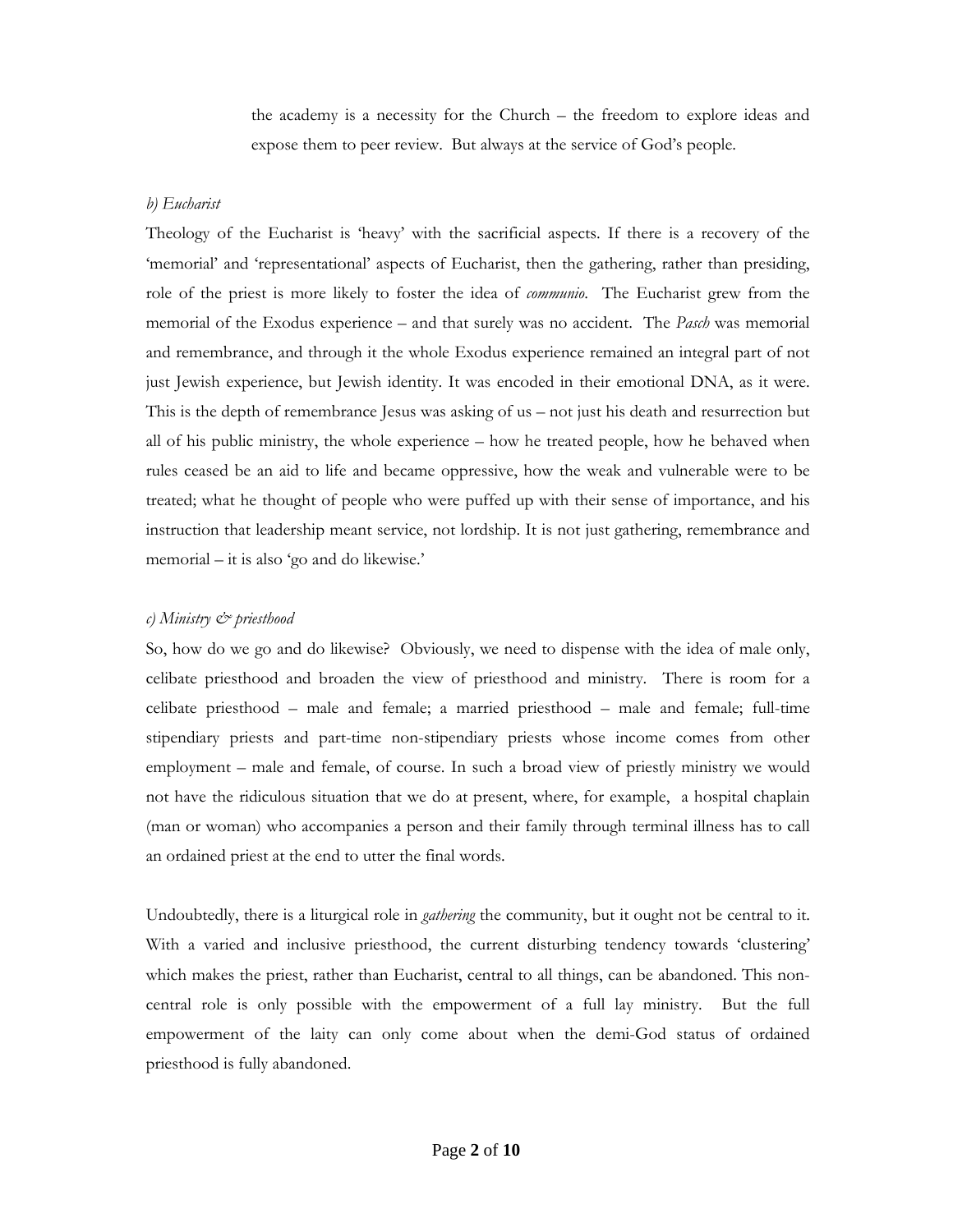The rethinking of priesthood is inextricably linked with the theology of Eucharist. A significant part of the reasoning for an ordained priesthood is the philosophical interpolation of transubstantiation into theology. To effect this act of change, the priest somehow has to acquire a power to do so. So ordination, as we know it, suggests some kind of ontological change in the priest to give him this power – it truly borders on the notion of the magical.

## *d) Pneumatology*

A renewed Church requires a renewed pneumatology. A more developed and coherent theology of the Holy Spirit will surely bring extraordinary results  $-$  it will open up the possibilities for change. The guardians of orthodoxy might be a lot less frightened if they were willing to risk being exposed to the Holy Spirit – and learn to live with the uncertainties of faith, rather than making idols of the certainties of dogma. Through a theology of the Holy Spirit women could truly come into their own in Church – not least as a full retrieval of the female in God – not just the feminine aspect of a male God, which is what we seem to have at present.

That the Church is guaranteed the Holy Spirit to protect it from error does not mean that, as a man-made organisation, it cannot err. It does, and often – history is littered with the bodies. Surely, protection from error means to have the insight to recognise that a mistake has been made, wisdom to realise that a reversal is necessary and courage to realise that a new direction can be taken in good faith. (Understanding, Wisdom, Courage – gifts of the Spirit?).

I could keep going, but a renewed ecclesiology and renewed theologies of ministry, including ordained ministry, of eucharist and of pneumatology are the most urgent. And this renewal needs input from lay theologians – male and female, obviously, who ideally ought to be in the majority. But if we are honest, we need to admit that none of this is likely to happen. So what can we do?

We can only start from where we are  $-$  a claim so obvious that it seems foolish to state it. Yet from the crash course I put myself through about participative ministry in the Church, it seems to me that people in the Catholic Church in Ireland are really trying to start from some mythical *Hy-Breasil*, where ministry is desired and encouraged rather than from the cold reality of Church as it exists today. And what is this reality?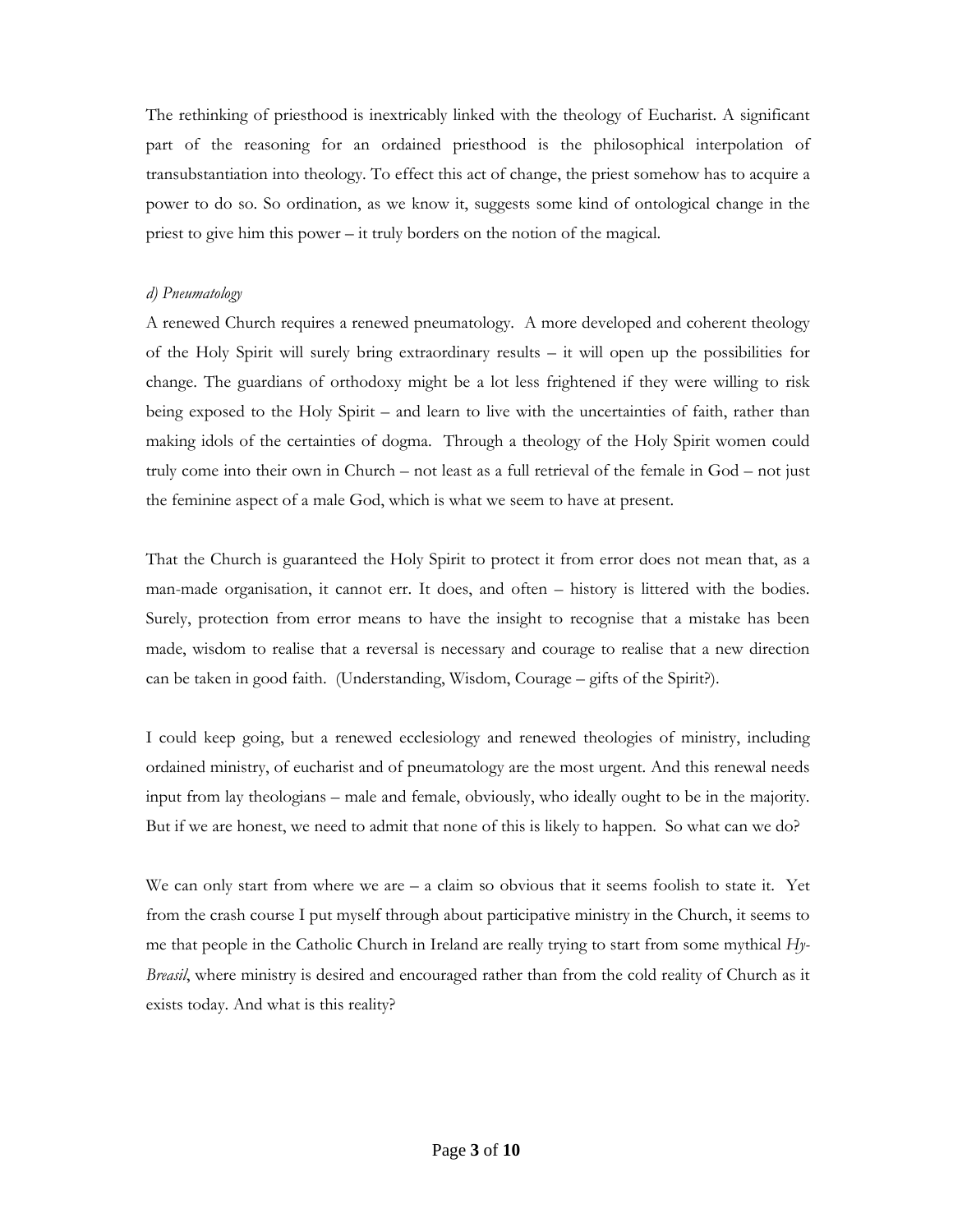# *Model of Church*

Holy Mother, Bride of Christ, Mystical Body of Christ, A Pilgrim People, People of God – all noble, lustrous interpretations of Church. Today, I would like to consider another, less attractive, but I believe, more relevant image, (though I don't think it would have found favour with Avery Dulles) that is, Church as Abusive Spouse. Using this model, we might better understand the failure of participative ministry and why it will continue to fail so long as current attitudes prevail.

Let us consider what the issues are in spousal abuse:

- Control
- How control is achieved
- **Secrecy**
- Denial: on the part of the abuser the violence is somehow the abused spouse's fault.
- Collusion

## *Control*

That control is an issue for Church administration is indisputable. Though it is often interpreted thus, leadership and control are not synonymous. Leadership and *authority* are intimately related – with authority coming from knowledge and competence, applied justly and fairly. Bernard Häring tells us of one cardinal's description of the control mentality of members of the 'Holy' Office: - "in such a person one could find 'a complete proportionality between ignorance and arrogance.'" (Häring, *My witness for the Church*, p.94).

Control is exercised in all kinds of ways - from the headline-grabbing censure of theologians to a simple aspect of the liturgy. No sane person can dispute than order is necessary – but order should never become a strait-jacket. At times, it is necessary to answer children: "No! Because I say so!" This is *never* an acceptable response to adults. But the most effective control is through violence: verbal, emotional, spiritual and physical.

# *Verbal, emotional, spiritual and physcial violence*

To speak of physical violence, one may immediately think of beatings and, as such, not relevant to this argument. However, the insistence on *Humanae Vitae* as a valid teaching of the Church is to inflict a physical violence on poor Catholic women who have to struggle in conditions totally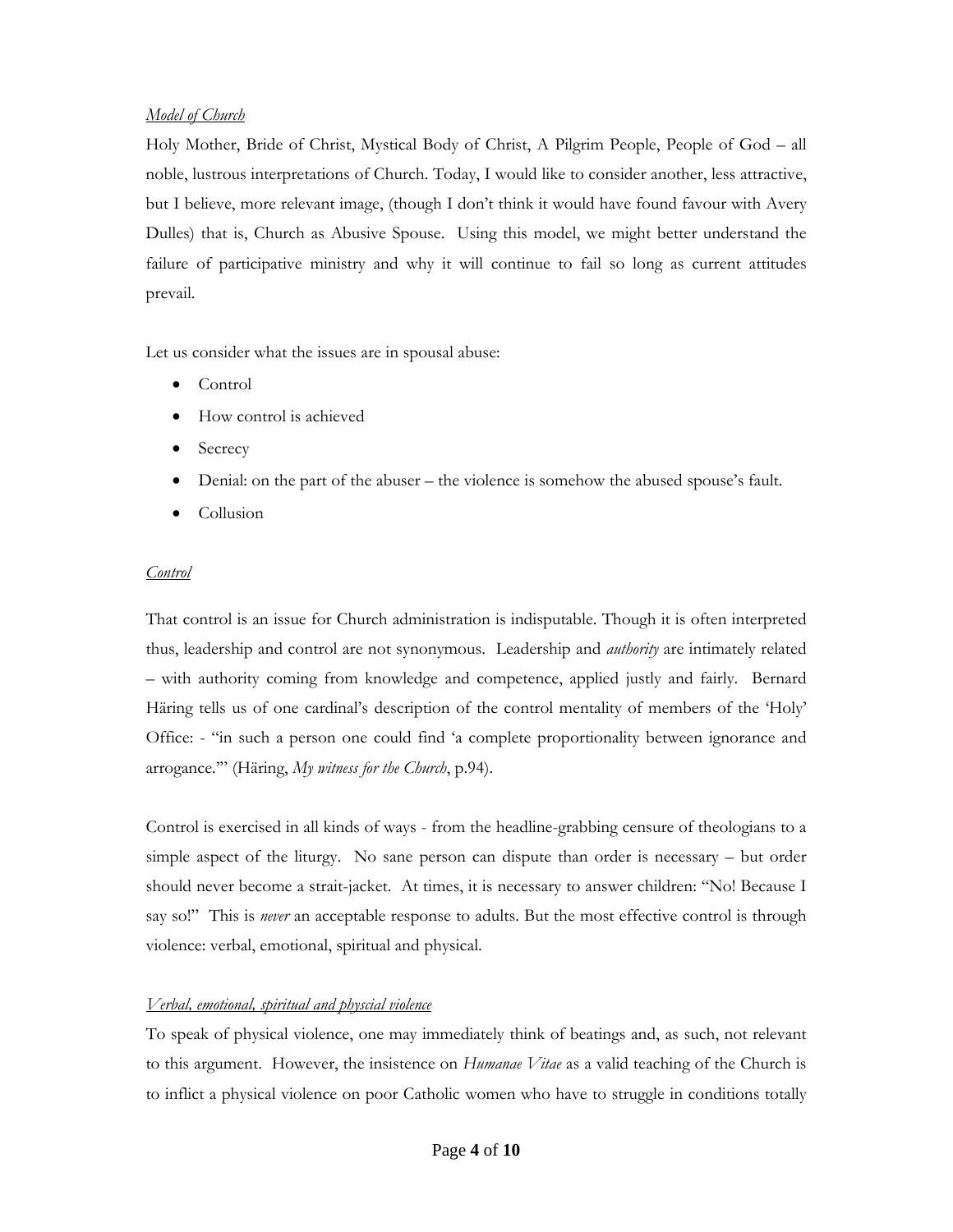alien to those in the Vatican who have their tailor-made soutanes, their cooks and cleaners; who do not have to worry where the next meal is coming from, or whether they can keep the roof over their head.

Augustine's neo-Platonism with its emphasis on the division of spirit and matter has deeply scarred the Church, despite Aquinas' Aristotelian intervention. While we do not have to go further than the perception of women historically in church, and their treatment, to understand verbal, emotional and spiritual violence, it is necessary to acknowledge that this is still going on. The treatment of Ludmila Javorova, a Czechoslovak priest, whose faculties were withdrawn, is a 20<sup>th</sup> century example of the deep rooted misogyny of Church leadership. If you are the parent of a homosexual son or daughter, to hear that he or she is 'intrinsically disordered' and must endure their sexual orientation as some kind of cross – a permanent disability, as it were, is a verbal and spiritual violence. There is also the prevalence of stress illnesses among theologians who have had to endure Vatican censure. Three examples are: Bernard Häring (throat cancer), Richard McCormick (nervous breakdown) and Jacque Dupuis (stroke).

#### *Secrecy*

One of the most bizarre manifestations of the obsession with secrecy by the Vatican comes, appropriately, from the Synod on the Laity. The bishops were forbidden to give out full texts of speeches (many did, regardless). They were told that their final conclusions were to be held secret "on pain of grave sin"! Even the (handpicked) lay auditors were not allowed to see them. The reason: any publication of the propositions would interfere with the freedom of the pope. (In other words, his freedom to abandon collegiality and disregard most of what the bishops had to say when he was compiling *Christifideles Laici*). One of the most frightening examples of secrecy was the *Sodalitium Pianum (Soc.Pius V)* which came into being under Pius X and was encouraged by him. Theologians, ecclesiologists, liturgical reformers, scripture scholars were, quite simply, terrorised. Excellent scholars were sacked, compliant non-entities were promoted – sound familiar?

Even though this group was disbanded immediately following the death of Pius X by his successor, Benedict XV, the seed of a very, very resilient and poisonous plant was sown. There is an odd synchronicity in that Benedict XVI, as Prefect of the CDF once again fostered such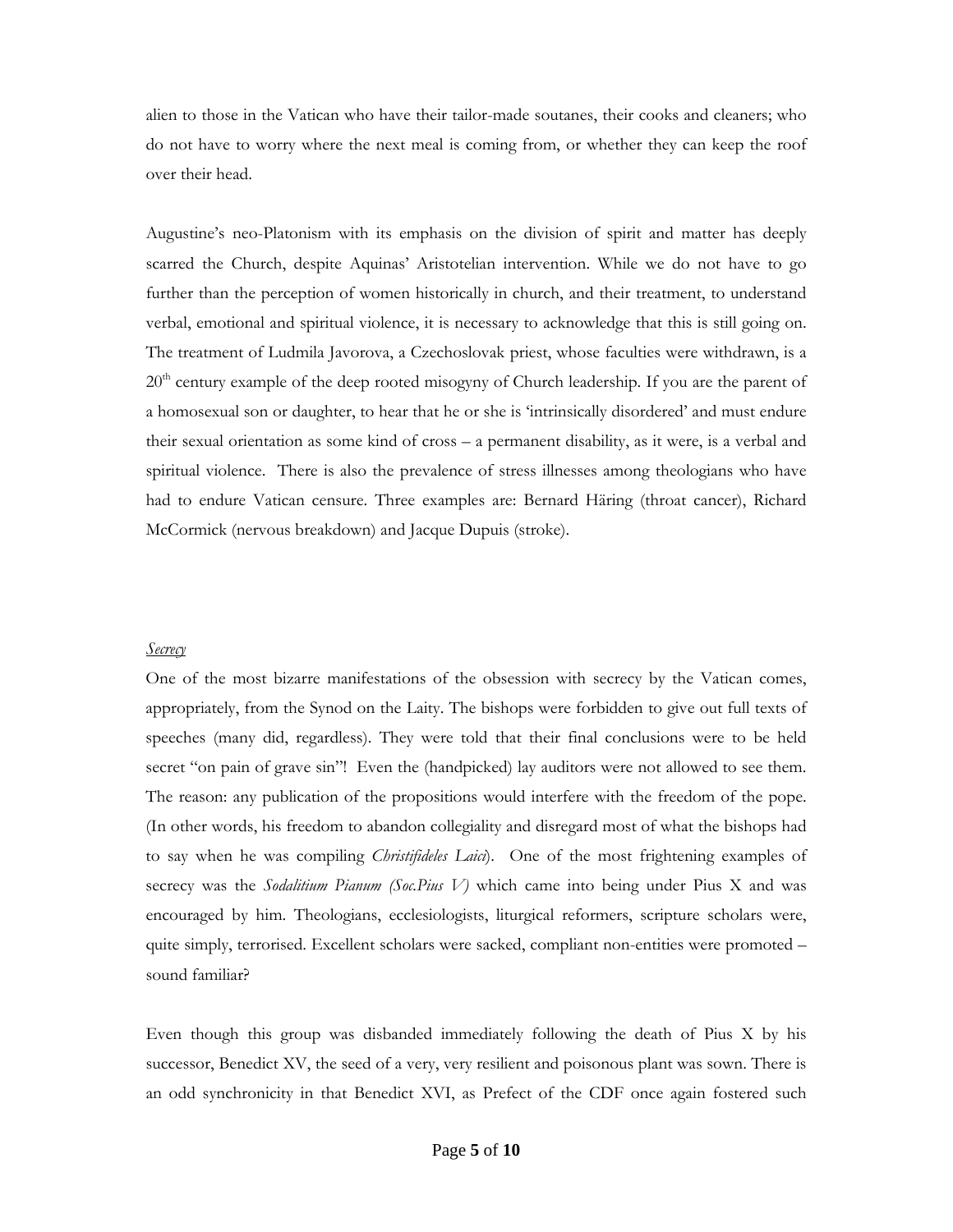denunciations and delations. Emotional blackmail is abuse, and this regularly employed where religious are 'got at' through their leaders: Lavinia Byrne eventually left her community to protect its leaders from Vatican pressure. In the secular world that would be considered constructive dismissal; lecturers in pontifical institutes afraid of not having contracts renewed.

#### *Denial*

The abus**ing** spouse simply cannot see that his/her actions are a problem. If only the abused spouse would 'behave' then 'corrective action' would be unnecessary.

An interesting example of denial is women's ordination. In 1976 the International Biblical Commission set up for the purpose, reported back to the Vatican that there was no scriptural basis either for refusing women's ordination or for granting it. So the question was open...... However, *Inter Insigniores* issued by the CDF in 1976 was the firm slap that ended discussion, if only temporarily.

With the maturity of the women's movement and the flowering of feminist theology, it was inevitable that the issue would rise again. This time the 'corrective action' by JPII was the promulgation of *Ordinatio Sacerdotalis*, not only by what was said in the document, but that it was to be "*definitively* held by all the Church's faithful." To add insult to injury – this was promulgated on the solemnity of Pentecost.

It is interesting to note that the report of the Biblical Commission has been omitted from the AAS and is impossible to find on the Internet. References, yes...document, no.

## *Collusion*

I could never, ever understand what used to be known as 'battered wife syndrome.' How could a person treated so badly constantly return to the one who caused the injury, expecting that somehow things will now be different – because it never was. How could they be so....blind? naïve? innocent? foolish, even?

In preparation for this talk I looked at various periodicals from 1987, the year of the Synod on the Laity. Doctrine & Life for that year contains many excellent articles, including the papers from the first *Pobal* conference. When I put this volume down, I understood, for the first time, why bruised and battered women kept returning to those who hurt them. It actually *was* love. A misplaced and utterly misguided love, but love it was, nevertheless. The desire to participate fully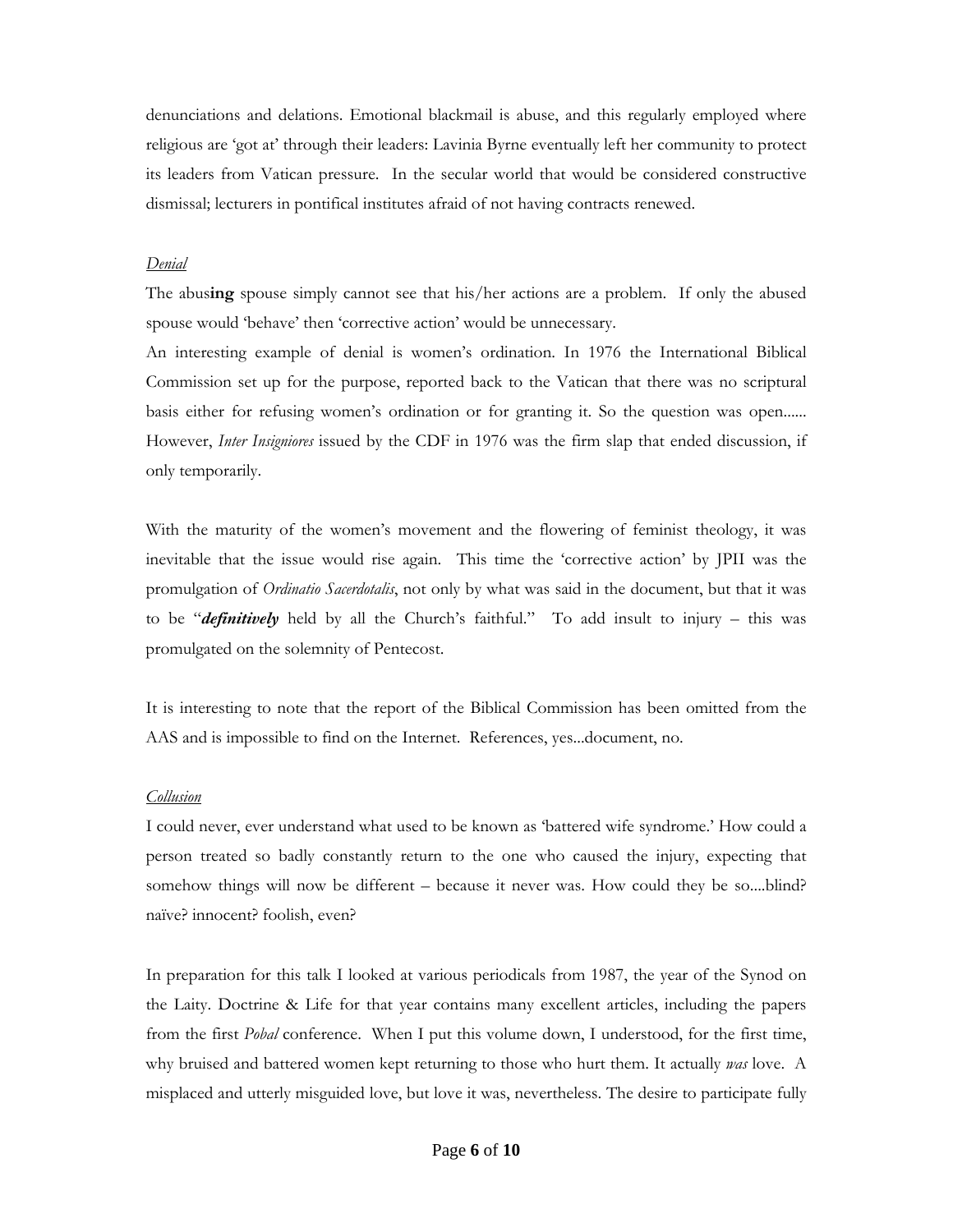in the life of the Church was almost like a pulse in the various articles – a contained energy, throbbing, just waiting to be released. The cry to be loved was loud and clear.

The response to this plea was predictable in this model of Church as abusive spouse – sit down and stay quiet!

We need to remember one important thing: to collude with abusive behaviour is to enable it.

# *What should be done?*

a) One response is to fully realise the vision of Vatican II – this is strong in the Dutch paper. Unfortunately, its documents have been compromised to varying degrees. They incorporate many important insights that have benefited Church immeasurably, but because the fathers of the Council had to bow to a vociferous minority to give the appearance of unanimity, it means that the documents themselves can be used in a way never intended by the majority of the bishops. Because of this, Vatican II documents can be, and have been, quoted to support encyclicals and other documents in a manner that runs contrary to the spirit of the Council. Another problem is that there is a significant amount of proof-texting in the Vatican II documents, with some very questionable sourcing. The reference to support a celibate priesthood actually comes from the discourse on divorce in Matthew's gospel!

b) Another response is the convocation of a new council. That has possibilities... rather than starting from scratch, the documents of Vatican II could be a starting point for a new *aggiornomento,* developing them in the light of the insights of the past forty-five years. A sort of Vatican II  $\frac{1}{2}$ ! The chances of this are unrealistic, primarily because the papacy has long since arrogated to itself the exclusive power to call a Council. Though a Synod-type gathering would seem to offer possibilities, experience says otherwise. The Synod of 1985 to assess 20 years of Vatican II was a non-event, reporting little more than a few pious platitudes. Both the major Synods of 1980 (family) and 1987 (lay participation) had limited, and *very* selective, participation of interested/affected parties. The contributions of the world's bishops had a very minor impact on the subsequent documents. E.g.: In their preparatory documents, the bishops attending the Synod on the Laity erased the distinction between the ministry of the ordained and the mission of lay people that still existed at Vatican II and used the word 'ministry' for *all* participation; a timely and useful advance. However, the "Ministry" of the People of God simply disappeared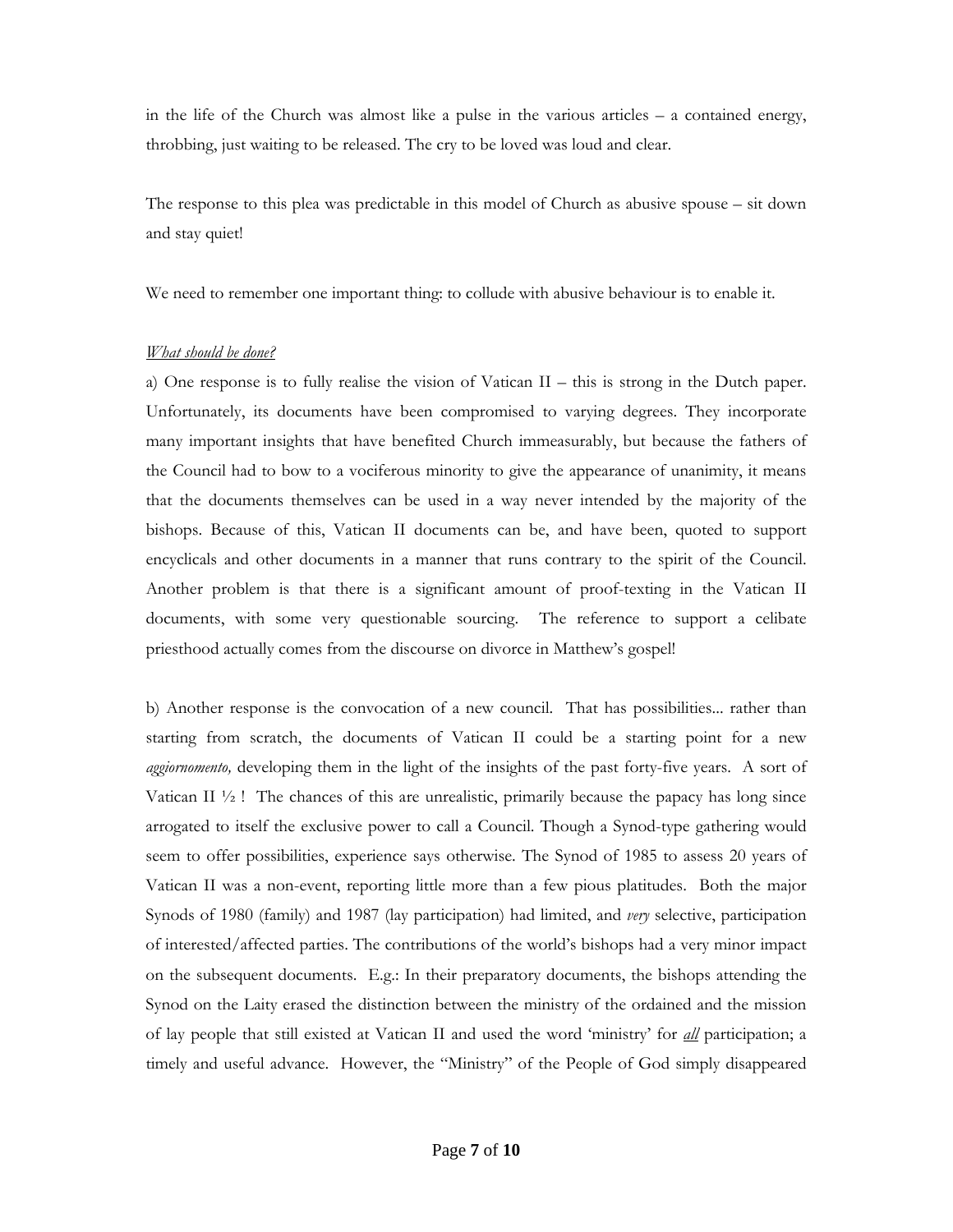without trace from the vocabulary of *Christifideles Laici*. Words like 'mission,' 'vocation' and 'apostolate' abound and we are left in no doubt about our subservient status:

[The ordained] *ministries express and realise a participation in the priesthood of Jesus Christ that is different, not simply in degree but in essence, from the participation given to all the lay faithful through Baptism and Confirmation.* (CF #22)

It is worth noting that following the world-wide exposure of the clerical sexual abuse scandals, especially so here in Ireland – the response of the Vatican was to declare a **year of the priest.**

#### *What can be done?*

How is it possible not to collude with abusive behaviour when one is so inextricably entwined with it. Very simple really – **detach with love**.

This is the motto of Al-Anon, the support group for families of alcoholics. Abusive people are often highly manipulative, playing on the emotions and weaknesses of others. For so long, the Church authorities played on people's fear of eternal damnation – it is difficult to imagine a more powerful control.

We can remain, but refuse to be blind to the existence and extent of the problem and, more importantly, refuse to collude with it. To detach with love is not to abandon everything. It is to see the problem, name it and hand it back – "this is a problem of your making, not mine. I cannot help you. You must help yourself by making necessary changes." This detachment requires determination and self-discipline, but is possible.

This gathering today is under the auspices of *The International Federation of a Renewed Ministry* –part of that renewed ministry is the rehabilitation of married priests into parish life with some kind of sacramental role. My challenge to you today is to stop and think. You will fill the gaps that will help postpone the inevitable collapse. You will collude with an organisation that insists on making a flawed teaching, a measure of orthodoxy by which bishops are chosen; with an organisation which refuses to acknowledge the usefulness of condoms in the prevention of HIV/AIDS and which imposes the risk of multiple pregnancies on women in abject poverty.

You will collude with an organisation that still repudiates not just women's gifts, but that in truth, repudiates women. If you truly believe in the justice of women's ordination, you cannot be an obstacle to it by offering your service. But that does not mean to do nothing.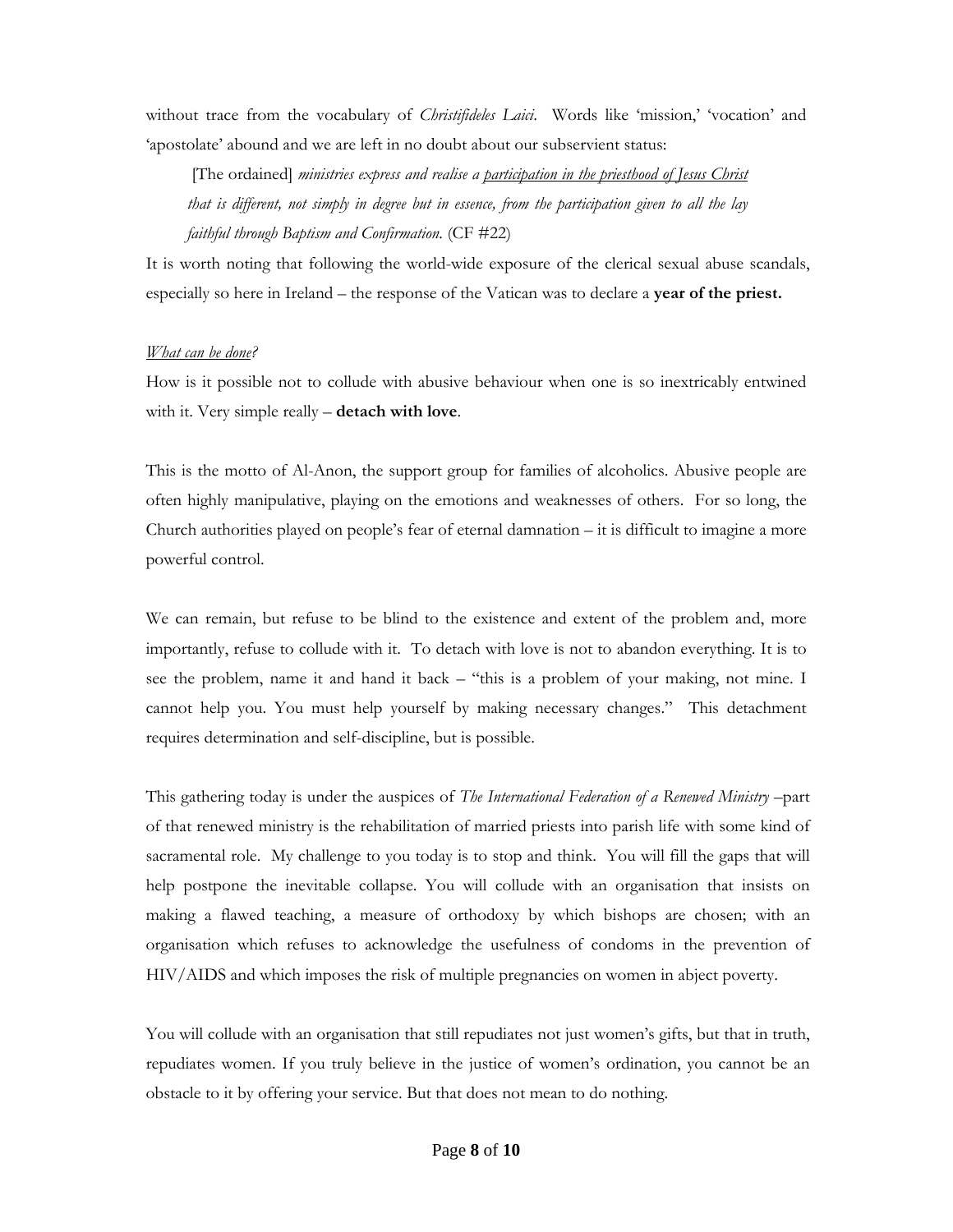### *David meets Goliath*

When Paul's mission to the Gentiles began to succeed, the issue of circumcision arose. We must think deeply about the importance of circumcision in Jewish life and memory. This was nothing less than a mark of the sealing of the covenant between God and Abraham – it was integral to their very identity as God's Chosen People. Its symbolic importance cannot be over-estimated. Yet, when necessary – when it interfered with the transmission of the Good News, it was possible to dispense with it, practically as well as theologically – all it required was the will to change.

Even though we are numerically strong, within present structures the majority of Church members are powerless – if we continue to play by their rules, that is. The emasculation of Vatican II is proof of that. Why should we bother at all? What is at stake here? Quite simply, nothing less that the Good News – telling people that they are free, they are loved, they are precious in God's sight and empowering them to accept that.

Romano Guardini described power as "the ability to move reality." And *that*, my friends, is something we have. We *can* move reality. We don't have to leave church to do so – I am not preaching schism here; although, there is already a 'silent schism' taking place.

I do not believe that a protest group is the answer. This is not to devalue such groups – they have their place in naming the issues – I hope a protest against the proposed Eucharist Congress in Dublin will become a live issue. But they will not be tools of renewal – because they are trying to fight Goliath on his own terms. Think of the protests in Boston over Bernard Law. Despite all the calls for his resignation, it was only when a majority of the priests of the diocese were in open revolt, that any action was taken. Although, the action didn't amount to much. He was given a significant ceremonial title in one of the four major basilicas Rome with a palace for a residence.

The model I suggest comes from within – basic ecclesial communities. People can get together to be nourished by the Word and find out how to make the Good News a reality for themselves and others. This then becomes a forum for adult formation. The theologians among us have a special responsibility to enable this. There is enough good theology out there from which to draw - although its dissemination is precarious at times. The Newman Institute in the West of Ireland was doing extraordinary work, and its demise is a tragedy. It is surely a case where the people looked for bread and were given stones. It is vital that people are given the information